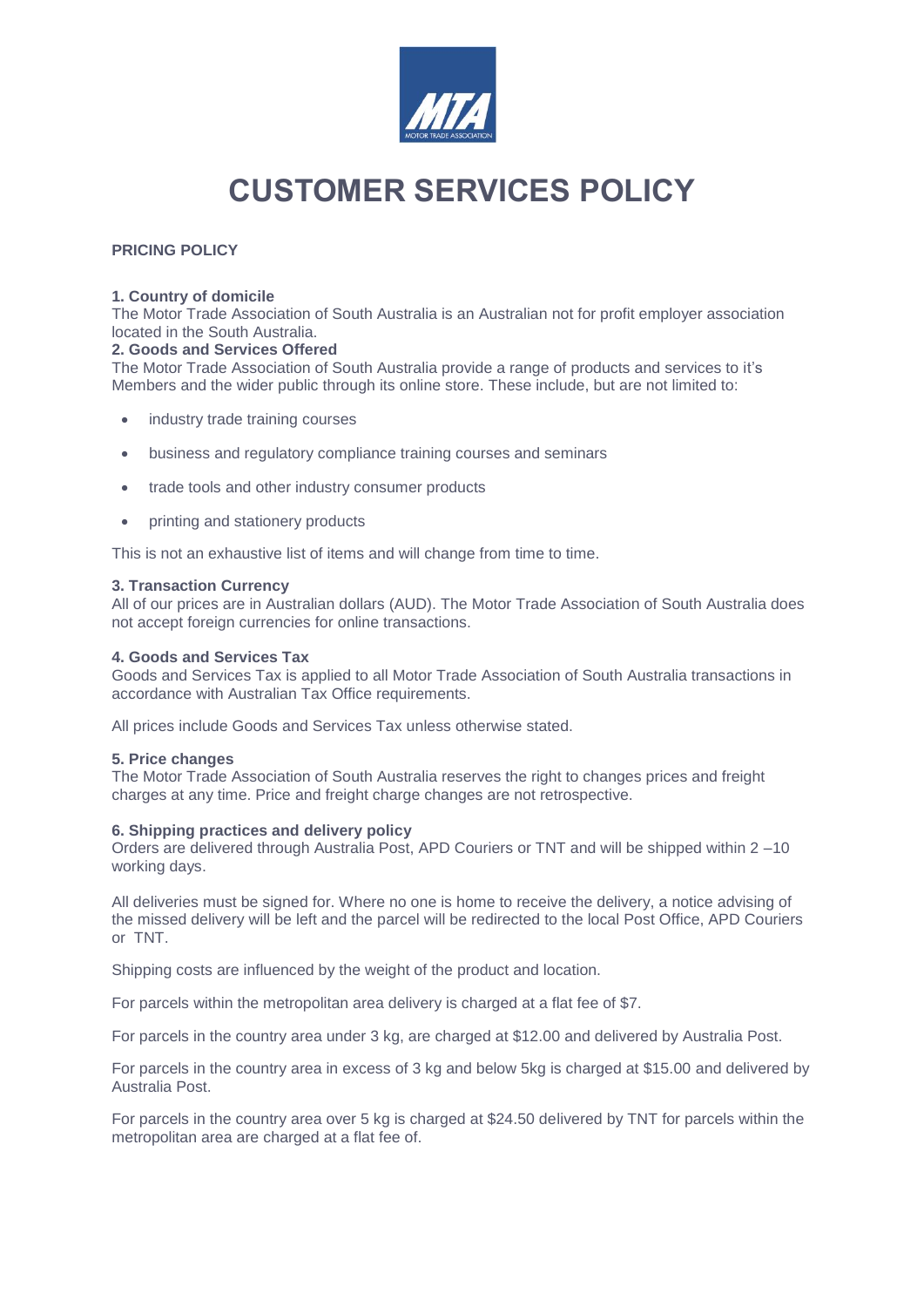For bulk deliveries costs are determined on a case by case in consultation with the customer. Quotes are available on request.

For items set for "pick-up/own courier" the MTA will be in contact to make suitable arrangements with the customer. If the customer chooses to elect a paid delivery service at this point the invoice will be change accordingly and payment must be received prior to dispatch of items.

The Motor Trade Association ships goods Australia wide, however at this time we do NOT accept international orders through our website.

Standard delivery timeframes are between 2-15 working days.

#### **7. Items not available or unable to fulfil order**

The Motor Trade Association is committed to providing exceptional customer service and quality products. We endeavour to make sure that all product listed on our website are available and pricing is true and correct.

In the event of an ordered item being unavailable or we are unable to fulfil your order we will contact you within two business days to; arrange an agreeable alternate item, backorder or give a full refund .

#### **8. Payment**

The Motor Trade Association of South Australia requires full payment of the order before items are shipped (unless otherwise agreed prior by all parties involved).

#### **The following payment methods are accepted:**



Other options: Electronic Funds Transfer, cash (cash is only taken over the counter at Motor Trade Association of South Australia premises), cheque.

#### **8. Return/refund or credit policy**

The Motor Trade Association of South Australia does not give refunds if you simply change your mind or make a wrong decision.

The Motor Trade Association of SA will accept returns and refund, exchange or give a credit where; goods are faulty, have been wrongly described, are different to the product using the following criteria:

- Goods are faulty
- Have been wrongly described
- Are different to the product purchased on the website
- Do not perform as advertised
- Damaged Item on Delivery: Please notify the Motor Trade Association of SA immediately on discovery and we will arrange for the return and replacement of the item free of charge.
- Refunds will be completed using the same payment method as the original order. A credit can be applied to be used in the next transaction. A full refund/credit is applied when the customer cancels the order before shipment. This policy is in addition to your statutory rights arising from applicable trade practices and consumer legislation.